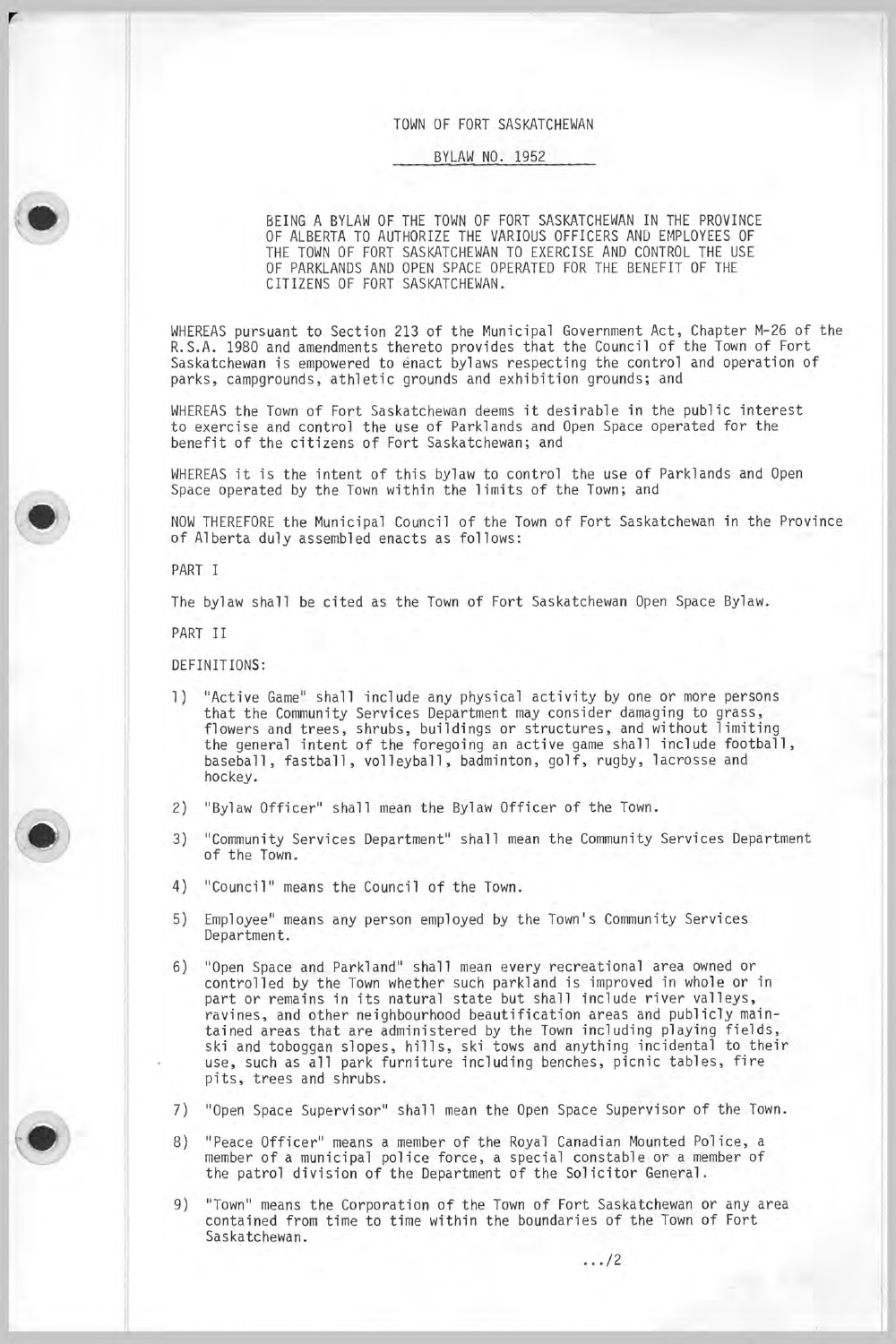PART III

r

SPECIFIC PROVISIONS:

Parks and their use thereof:

- 1) No person within the confines of the Park shall:
	- a) discharge or cause to be discharged fireworks of any type without the approval of the Community Services Department
	- b) throw or cast any stone or other missiles
	- c) use any type of golfing equipment without the approval of the Community Services Department
	- d) cut, break, bend, climb upon, or in any way injure or deface any turf, tree, shrub, hedge, plant, flower, park ornament, building, playground equipment or other installation
	- e) plug, tamper with or in any way damage any plumbing, lighting, heating or the fixtures.
	- f) start any fire or permit any person under his control to start any fire except in fireplaces provided therein for that purpose, unless written permission is obtained from the Community Services Department
	- g) walk upon any lawn or garden where signs are posted prohibiting persons from doing so, nor ignore any sign or signal lawfully erected for the control of pedestrians or vehicular traffic.
	- h) distribute any handbills or circulars nor post, place or display any placard, notice, paper, advertising device or publicity matter of any kind without written consent of the Community Services Department except such notices that are erected by civic departments dealing with Recreation , Traffic Control , Public Health or Park Safety.
	- i) use or permit the use of any advertising vehicle of the type described in the Town Licensing Bylaw without the written consent of the Community Services Superintendent
	- j) erect, build or locate or permit the erection, building or locating in any park of any trailer, shelter or other building or any tent or other shelter without first having obtained written consent of the Community Services Department.

Camping in those areas designated for such activity and for <sup>a</sup> period of time as is posted in those areas is exempt from this clause.

- k) other than an authorized employee of the Town, dig in the earth of any park nor remove any trees, rock or any other matter that is fixed or growing from within the park.
- 1) conduct a procession, drill, parade, political or religious gathering or other public meeting except when organized by the Town ( or controlled) in any park unless <sup>a</sup> written permission of the Community Services Department has first been obtained.
- m) picnic in areas of parks designated for specialized uses or for special events
- n) park any vehicle in <sup>a</sup> park except in those areas designated for that purpose, nor drive any vehicles on any part of the park other than the roadways intended for vehicle use.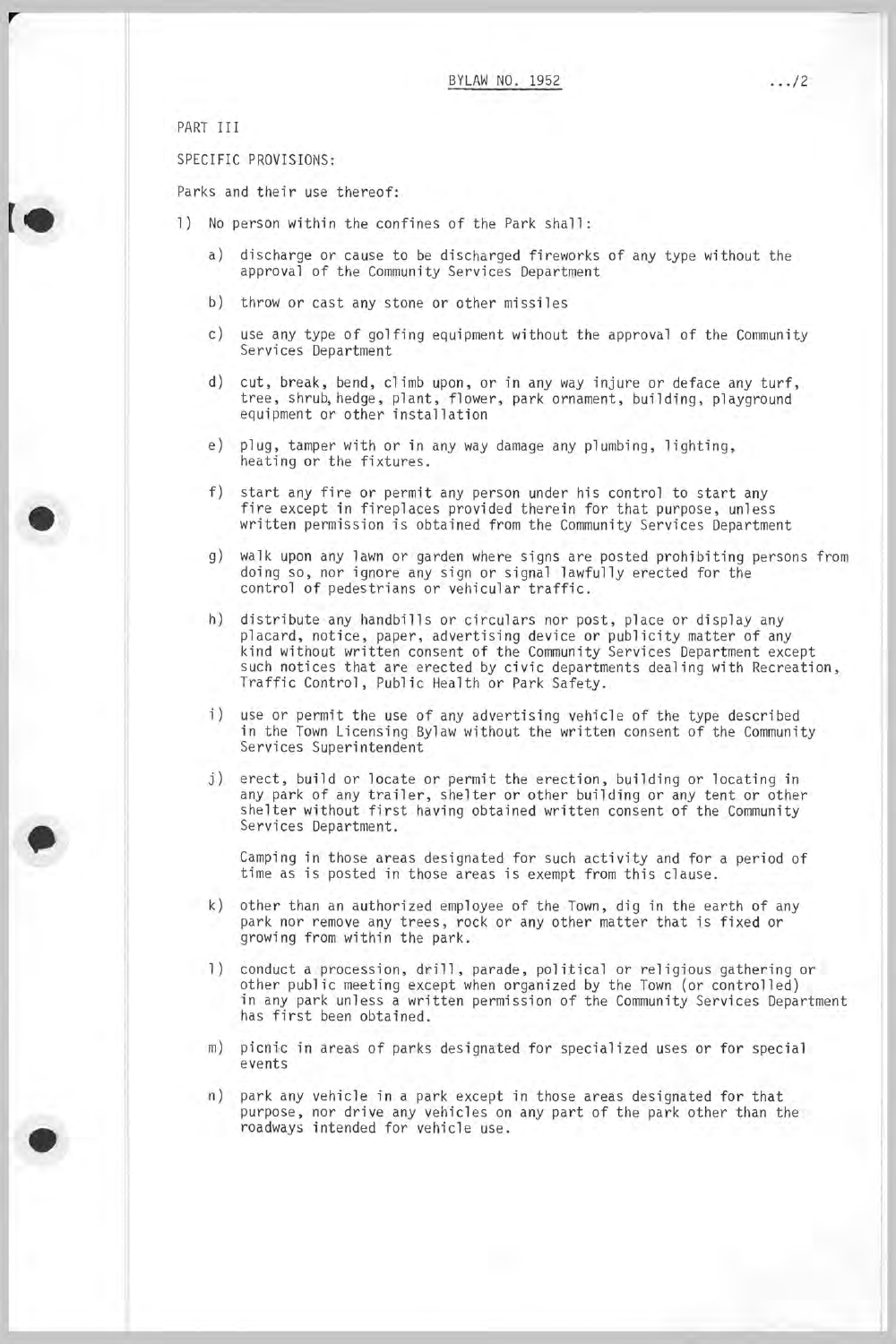- o) carry or discharge any firearms, air gun, sling shot, bow, cross-bow, catapult or other weapon or dangerous toy.
- 2) All parks within the Town shall be closed to the public from  $11:00$  p.m. each evening until 8:00 a.m. the following morning provided nothing herein contained shall be deemed to prohibit the use of the highway or any roadway in the park.
- 3) No person shall plant trees or shrubs in any park without first obtaining written permission of the Community Services Department.
- 4) No person shall place any trees on any Town boulevard or on any street, lane or public place without first obtaining the consent of the Community Services Department.
- 5) The Open Space Supervisor may remove, transplant or cut down any trees planted or growing on any boulevard of any street, lane or other public place.
- 6) No person shall transport goods or chattels over or place or leave chattels upon any boulevard or within <sup>a</sup> park unless such boulevard or park is protected from damage.
- 7) No person shall ride or drive any horse or other animal or drive or propel or permit to be driven any vehicle or mode of conveyance on any boulevard, grass, plot or other open space, nor drive any animal on any path or other roadway allocated for pedestian traffic only provided, however, the bicycles, invalids chairs and childrens carriages may be allowed on footwalks to such an extent and in such <sup>a</sup> manner that shall not interfere with the free use of such walks by pedestrians. Bicycle users shall yield the right of way to all other footpath traffic.
- 8) No person shall ride or drive any horse or animal or propel any vehicle in, upon or along any driveway at any rate of speed not consistent with the safety and due regard to all other traffic.
- 9) The Community Services Department, at any time it deems necessary, may temporarily close any park, open space or public facility or any portion thereof to public use.
- 10) The Community Services Department may at any time cause <sup>a</sup> sign to be placed containing the words " No Active Games" on those parks which in the opinion of the Department may be damaged by active games and after posting this sign no person shall play or engage in any active games in or on the park on which the "No Active Games" sign has been located. In addition to the above, the Community Services Department may cause <sup>a</sup> sign to be placed restricting <sup>a</sup> particular active game, which in the opinion of the Department may be considered dangerous to surrounding property, open space and/or persons.

# PART IV

r

GENERAL PROVISIONS

- 1) No person shall play any games or engage in any recreational activity within <sup>a</sup> park except upon such portion that is thereof specially allocated or designated for that purpose.
- 2) Persons using any structure, parkland or public facilities do so at their own risk and the Town does not warrant such areas to be safe for use at all times.
- 3) The Community Services Department shall have the right to close any parkland, public facility or structures by posting of signs and such signs shall designate "closed temporarily", "closed until next season", "out of order", and such other forms of signs as deemed appropriate by the Community Services Department.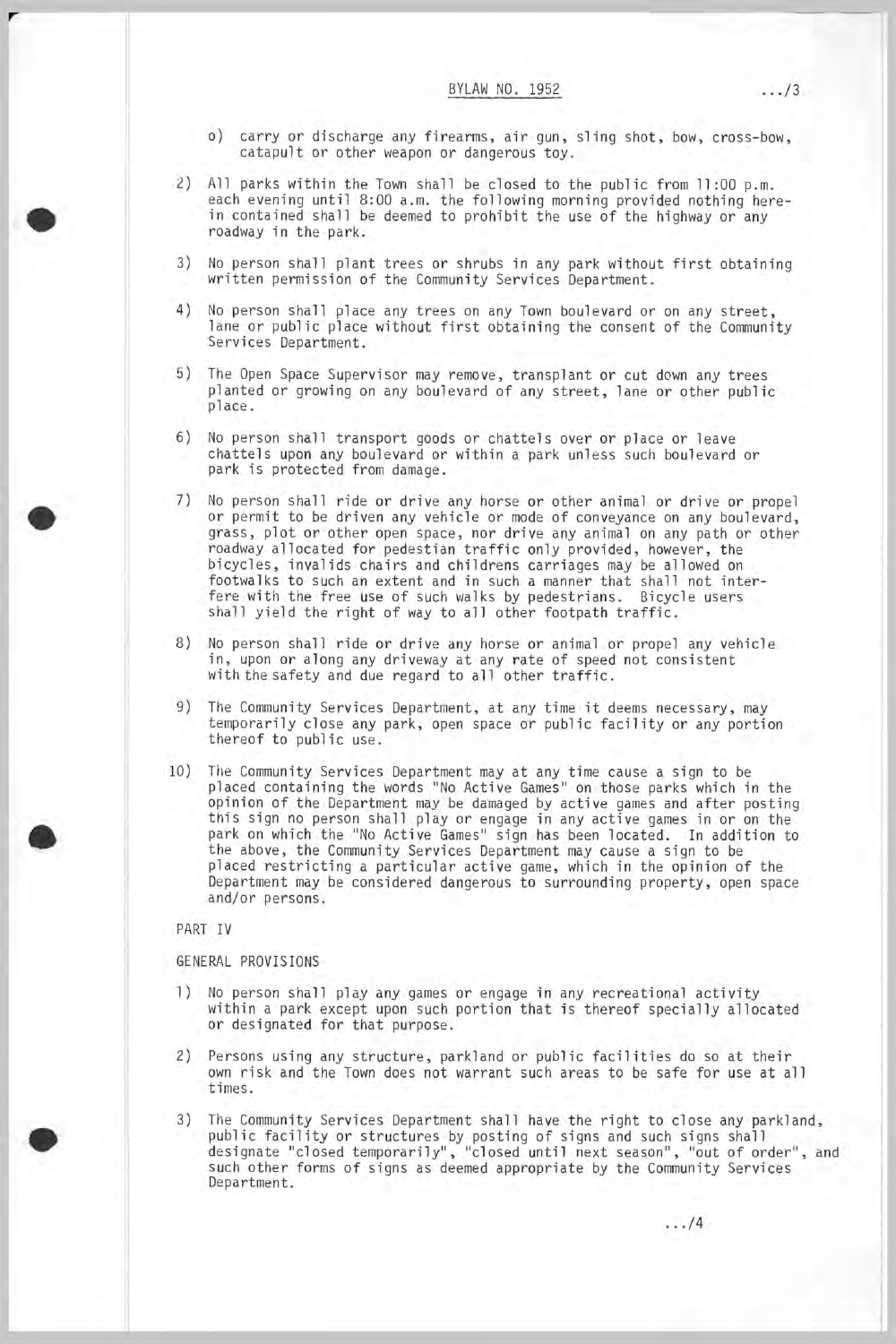BYLAW NO. 1952 .../4

- 4) Any employee of the Town, where any damage has been caused by any person or breach of any regulation herein contained, or any other regulation of the Town, may with <sup>a</sup> peace officer, take such person into custody and penalities of this bylaw or any other relevant bylaw of the Town shall be applied.
- 5) Whenever the masculine or singular is used herein, it shall import the feminine or the plural as the circumstances may require.
- 6) The Community Services Department shall schedule the use of all parkland public facilities or structures providing said scheduling is not inconsistent with this bylaw or any other bylaw of the Town.

PART V

r

### SEVERANCE

1) Each section of the bylaw shall be read and construed as being separate and severable from each other section of this bylaw. Furthermore, should any section or part of this bylaw be found to have been improperly enacted, for any reason, then such section or part shall be regarded as being severable from the rest of the bylaw and the bylaw remaining after such severance shall be effective and enforceable.

PART VI

## PENALITIES

- 1) Any person who contravenes the provisions of this bylaw is guilty of an offence and liable upon summary conviction to <sup>a</sup> fine of not less than one hundred dollars (\$100. 00) or not more than one thousand dollars 1 , 000. 00) plus the cost of any inherent damage or to the provision of restitution equal to the value of the fine and the value of any inherent damage through <sup>a</sup> practical means agreed to by the Community Services Department.
- 2) a) <sup>A</sup> violation tag or ticket may be issued by <sup>a</sup> Peace Officer or Bylaw Enforcement Officer to <sup>a</sup> person who is believed to have violated <sup>a</sup> provision of this bylaw.
	- b) The violation tag or ticket shall be issued by personally serving it upon the alleged offender, by leaving it at the residence of the alleged offender, or by sending it by registered mail to the residence of the alleged offender.
- 3) a) <sup>A</sup> violation or ticket may provide for payment to the Town or the establishment of restitution within fourteen ( 14) days of the date of issuance of the violation tag or ticket.
	- b) Should a violation tag or ticket be issued pursuant to 2 (a) above and should payment be made or the establishment or restitution be accomplished fourteen ( 14) days of issuance of the violation tag or ticket, such payment or establishment of restitution shall be accepted in lieu of prosecution for the offence.
	- c) Should a violation tag or ticket be issued pursuant to 2 (a) above and should payment not be made or restitution not made within fourteen ( 14) days of the date of issuance of the violation tag or ticket, then the right of the alleged offender to settle the alleged offence without <sup>a</sup> court appearance shall no longer apply and the information shall be laid before a provincial judge and prosecution for the alleged offence shall proceed as though no violation tag or ticket had ever been issued.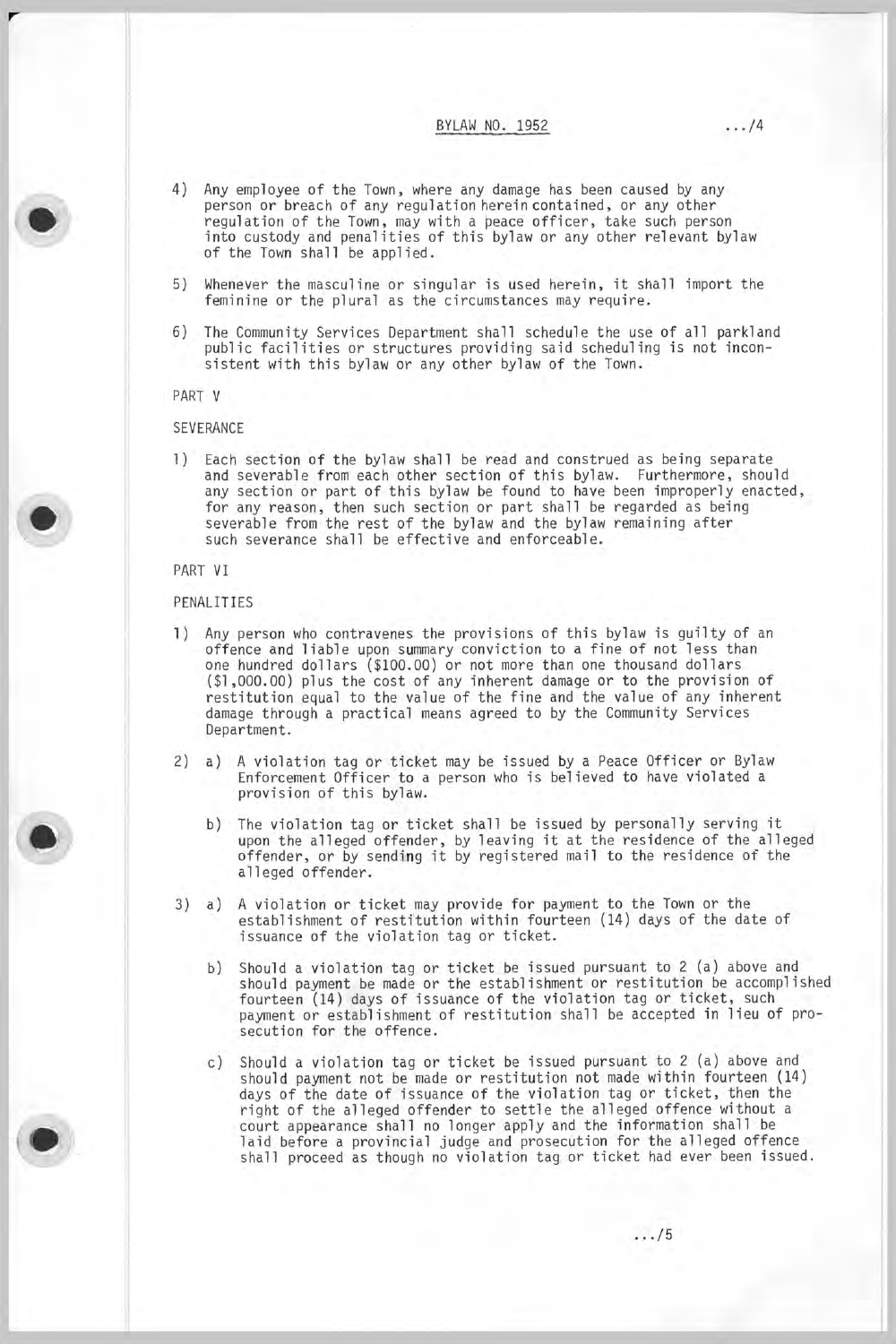## BYLAW NO. 1952 .../5

- 4) a) Should a violation tag or ticket be issued pursuant to 2 (a) above the amount for the first offence will be \$ 100. <sup>00</sup> plus the cost of any inherent damages. The cost of the second and same offence, should it occur within six months of the first and same offence will be 200. <sup>00</sup> plus any inherent cost. The cost of the third and same offence will be \$ 300. <sup>00</sup> plus any inherent costs and so on up to <sup>a</sup> maximum of \$ 1 , 000. 00.
	- b) Any person who is issued a violation tag or ticket for contraventic of <sup>a</sup> provision of this bylaw shall immediately cease and desist from continuing the action for which the violation tag was issued. If the action continues, or is allowed to continue, a second summons may be issued for double the fine of the first summons up to a maximum of \$ 1 , 000. 00.

This bylaw repeals Bylaw No. 1458.

r

This Bylaw shall come into effect on final passing thereof.

| READ a first time in Council this  | 23   | day of | JANUARY  | 1984 A.D. |
|------------------------------------|------|--------|----------|-----------|
| READ a second time in Council this | 23   | day of | JANUARY  | 1984 A.D. |
| READ a third time in Council this  | 27th | day of | FEBRUARY | 1984 A.D. |

Deputy Mayor

Secretary-Treasurer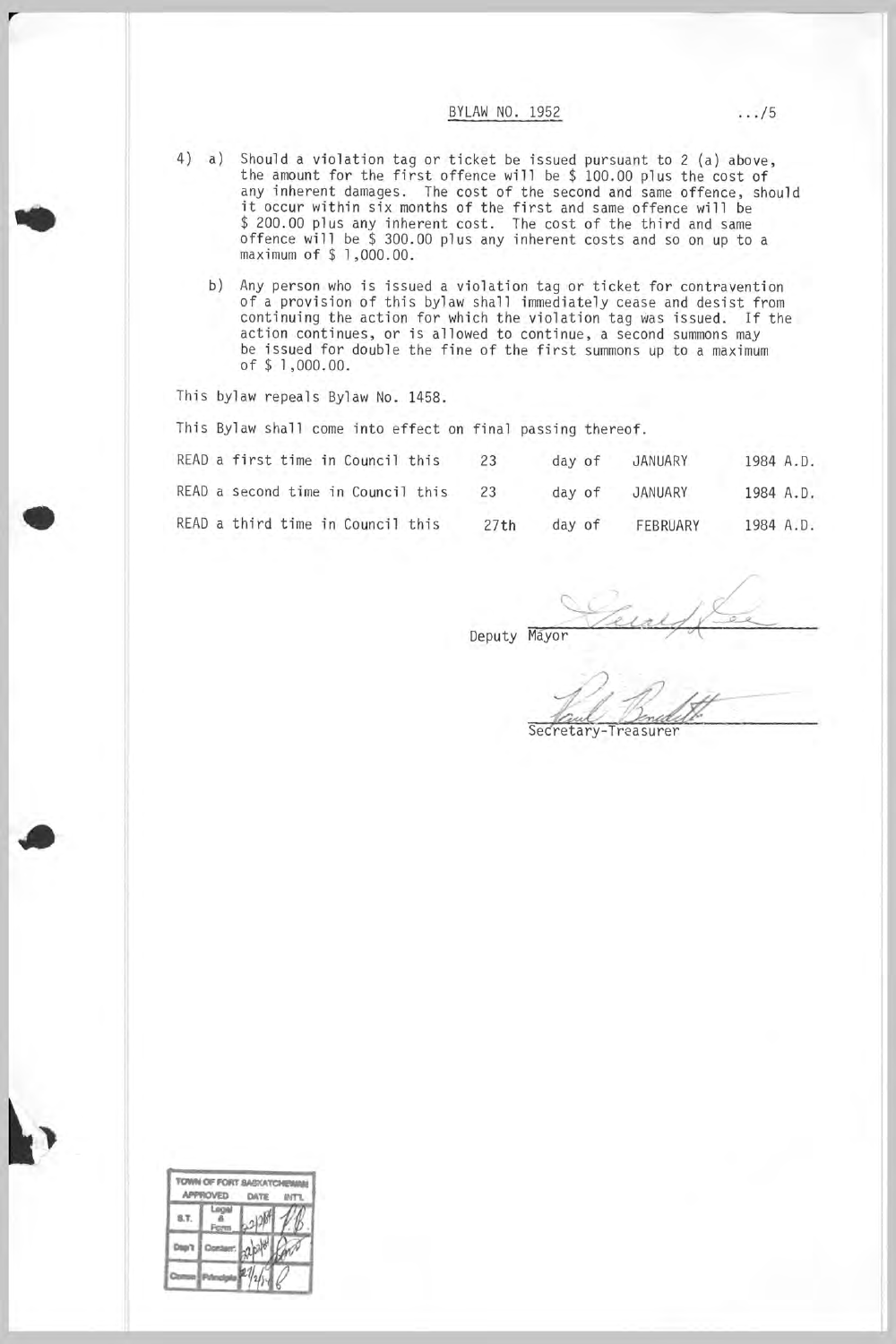#### CITY OF FORT SASKATCHEWAN

### BYLAW NO. C25-91

BEING A BYLAW OF THE CITY OF FORT SASKATCHEWAN IN THE PROVINCE OF ALBERTA AMENDING BYLAW NO. 1952 TO EXERCISE AND CONTROL THE USE OF PARKLANDS AND OPEN SPAC OPERATED FOR THE BENEFIT OF THE CITIZENS OF FORT SASKATCHEWAN.

WHEREAS the City of Fort Saskatchewan deems it desirable in the public interest to exercise and control the use of Parklands and Open Space operated for the benefit of the citizens of Fort Saskatchewan; and

WHEREAS it is the intent of this bylaw to control the use of Parklands and Open Space operated by the City within the limits of the City;

NOW THEREFORE the Municipal Council of the City of Fort Saskatchewan in the Province of Alberta duly assembled enacts as follows:

- 1. That Part III, Section <sup>1</sup> of Bylaw No. <sup>1952</sup> be amended by deleting the words " No person within the confines of the Park shall :" and replacing it with the following:
	- 1. No person within the confines of the open space and parkland shall :
	- 2. That a new Section 1, Subsection (p); in Part III of Bylaw No. 1952 be added as follows:
		- p) subject to Part III , Section 2, loiter in open space and parkland or be present without lawful excuse within the open space and parkland between the hours the open space and parkland is closed to the public in the evening until the hours the open space and parkland opens the following morning.
	- 3. That Part III, Section <sup>2</sup> be deleted and replaced with <sup>a</sup> new Part III , Section <sup>2</sup> as follows:
		- 2. All open space and parkland shall be closed to the public from 11: <sup>00</sup> p. m. each evening until 6: <sup>00</sup> a. m. the following morning provided nothing herein shall be deemed to prohibit the use of <sup>a</sup> highway, as defined in the Highway Traffic Act (RSA 1980-CH-7 as amended) in the open space and parkland.
	- 4. That Part III, Section <sup>9</sup> be deleted and replaced with <sup>a</sup> new Part III , Section <sup>9</sup> as follows:
		- 9. The Community Services Department may temporarily close to the public any open space or parkland or public facility or any portion thereof, for maintenance, construction or special event purposes or for any purpose or at any time it deems necessary.
	- 5. This Bylaw shall come into effect on final passing thereof.

READ a first time in Council this 23rd day of SEPTEMBER A.D., 1991. READ a second time in Council this 23rd day of SEPTEMBER A.D., 1991. With unanimous consent of all members present, Bylaw No. C25-91 was presented for third reading.

READ a third time in Council this 23rd day of SEPTEMBER A.D., 1991.

CITY CLERK

Laurin

MAYO

|                | <b>APPROVED</b> | CITY OF FORT SASKATCHEWAN<br>DATE<br>INT'L |  |  |
|----------------|-----------------|--------------------------------------------|--|--|
| S.T.           | ËΟ              | 3/2.1                                      |  |  |
| Dep't          | Content         |                                            |  |  |
| CI INO<br>Comm | Princip         |                                            |  |  |